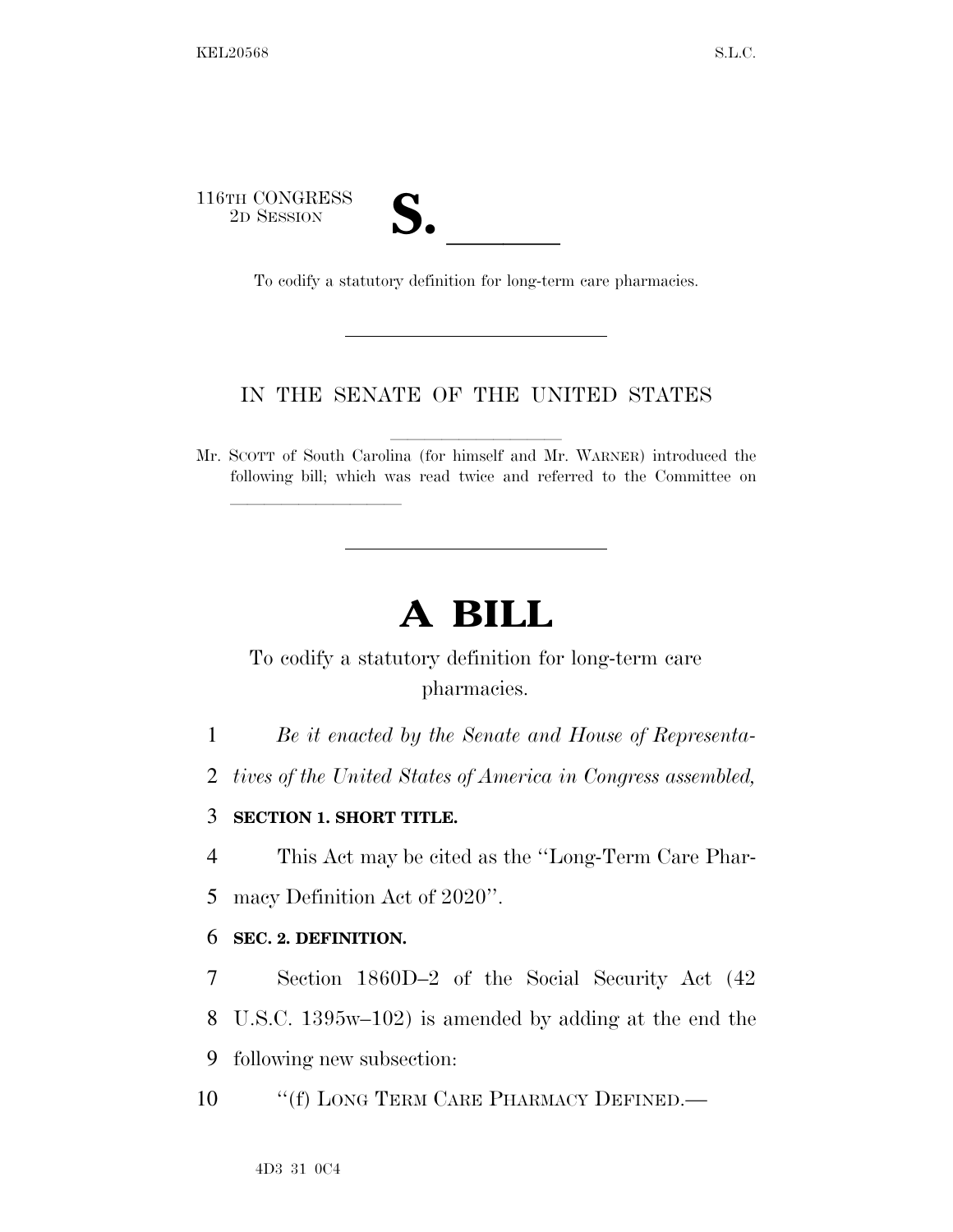| $\mathbf{1}$   | "(1) IN GENERAL.—The term 'long-term care             |
|----------------|-------------------------------------------------------|
| $\overline{2}$ | pharmacy' means a pharmacy licensed under appli-      |
| 3              | cable State law that is able to provide enhanced      |
| $\overline{4}$ | pharmacy and clinical services to individuals who re- |
| 5              | quire enhanced medication services and reside in a    |
| 6              | facility (as defined in paragraph $(4)$ ).            |
| $\overline{7}$ | "(2) ENHANCED PHARMACY AND<br><b>CLINICAL</b>         |
| 8              | SERVICES.—As used in this subsection, the term 'en-   |
| 9              | hanced pharmacy and clinical services' includes—      |
| 10             | "(A) medications dispensed pursuant to a              |
| 11             | prescription or chart order in specialized pack-      |
| 12             | aging which shall include unit of use packaging,      |
| 13             | unit dose packaging, single use containers,           |
| 14             | packaging from remote automated dispensing            |
| 15             | technology, or other packaging required;              |
| 16             | "(B) drug utilization review to identify po-          |
| 17             | tential adverse drug reactions and inappropriate      |
| 18             | drug usage;                                           |
| 19             | "(C) medication reconciliation services at            |
| 20             | the transition of care and other necessary clin-      |
| 21             | ical management and medication services;              |
| 22             | "(D) timely medication delivery 24 hours a            |
| 23             | day, 7 days a week;                                   |